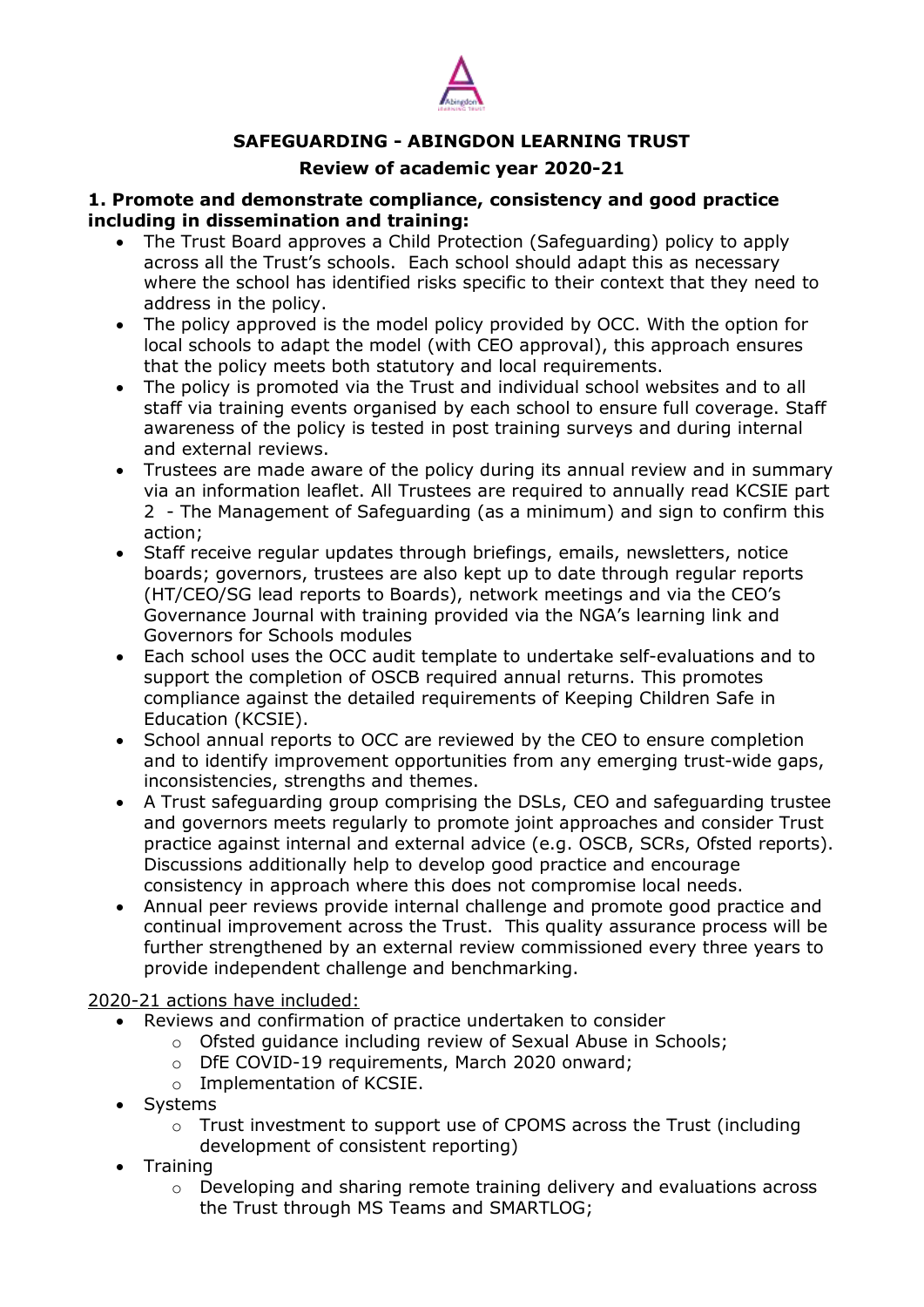

- o Implementing Trust induction (inc safeguarding) for new governors (remotely)
- o Confirming and implementing training expectations for all Trustees (Induction leaflet and KCSIE);
- o Establishing supervision, support meetings for DSLs;
- o Extending governor training options to include NGA learning link
- o Regular reports including action plan reviews to Trust Board;
- Policies:
	- $\circ$  Post-16, Images and Online Safety Policies developed and implemented through Safeguarding network group collaboration;
	- o Peer-Peer abuse procedures reviewed and assessed in light of Everyone's Invited learning and Ofsted guidance
- Recruitment
	- o Checks of Single Central Register and Recruitment procedures maintained through remote and on-site reviews
- Communication:
	- $\circ$  Website and Trust documentation updated to reflect new quidance and priorities

# **2. Address Safeguarding in your Scheme of Delegation:**

- Responsibility for Safeguarding is clearly defined in the Scheme of Delegation and supporting Roles and Responsibilities Matrix;
- The Trust Board appoints a safeguarding trustee and this role is defined with a role description making responsibilities clear.
- Oversight of safeguarding is clearly allocated to the Trust's Compliance committee through the Scheme of Delegation and associated Terms of Reference. The committee's Compliance Framework sets out how it monitors compliance across its remit including receiving an annual report on Safeguarding arrangements and standing 'exception reports' to consider issues as they arise.
- Local Academy Boards (LAB) have responsibility for determining how they organise and distribute their delegated responsibilities but all are expected to have a safeguarding governor. Role descriptions are available for the LABs to use if required.
- Information on trustee responsibilities for safeguarding, including how the Trust governance structures cover these duties is included in a Trustee safeguarding leaflet.
- Roles and responsibilities for safeguarding are set out in the Trust's induction course for new governors.

## 2020-21 actions have included:

- Delivery of remote induction training to new governors
- Updating the Trust's Scheme of Delegation and Terms of Reference to reflect new secondary governance structure
- Updating Trustee induction leaflet to reflect updates to KCSIE

# **3. Ensure the Designated Safeguarding Leads work as a team:**

- A Safeguarding group network was established in the early days of the Trust's formation. Chaired by the Safeguarding Trustee and with membership including school DSLs, the CEO and school safeguarding governors, the primary purpose of the group is to promote joint working.
- The group's meetings provide regular examples of a team approach. This includes
	- o sharing information from training events;
	- o sharing resources that DSLs have come across or use in schools;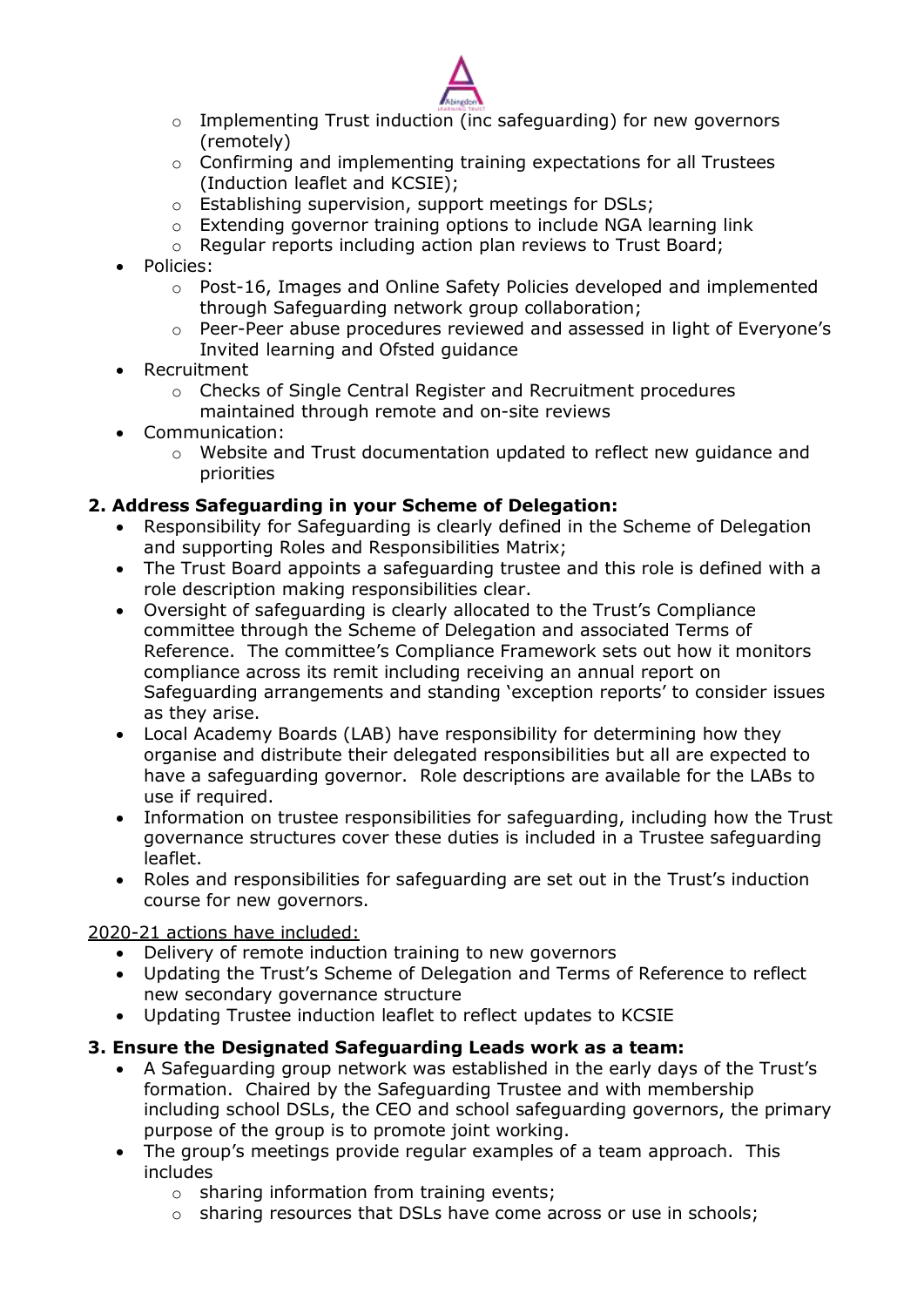

- o peer reviews of safeguarding arrangements and SCRs;
- o post-event reflection and action planning;
- o identifying and considering opportunities to develop or join new initiatives;
- $\circ$  an opportunity for informal supervision.

#### 2020-21 actions have included:

- DSL collaborations and shared work on policy developments;
- Joint responses and collaboration to ensure safe and effective delivery of education and pastoral support under Coronavirus regulations;
- Increased frequency of group meetings to provide additional support and opportunities to share approaches during pandemic;
- Internal reviews, including DSLs, restored post Covid-19 restrictions to support shared learning and compliance.

## **4. Post incident reflection resulting in a cross-MAT improvement plan:**

- The safeguarding group agenda includes consideration of learning arising from group members' experiences including post-Ofsted, school, local and national incidents, serous case reviews, peer or external review and audit as well as noname discussion of incidents in school.
- Annual reports, audits, incidents and risks are regularly reviewed by the CEO, safeguarding trustee and DSLs to develop individual school and Trust action plans which are then reviewed through regular monitoring meetings and reviews.

2020-21 post incident reviews have resulted in:

- Peer-Peer abuse procedures reviewed in light of Ofsted guidance on sexual abuse (Everyone's Invited);
- Investments in improvements to Fitzharrys' entrance and successful Condition Improvement Fund bids to address recommendations from Health and Safety audits.

## **5. MAT action plans and reporting to the Board:**

- The board receives an annual report from the CEO and Safeguarding Trustee providing an overview of Trust schools' safeguarding activity and providing assurance that required statutory returns have been completed.
- Additionally, the CEO provides regular exception and performance reports to the Trust Compliance Committee as the Board's appointed group with oversight of safeguarding arrangements. Reports include actions taken to address any issues arising and the status of those actions (open/closed).
- The CEO also meets and reports regularly (2-3 times per year) to the safeguarding trustee to review progress against agreed actions and to consider issues that have arisen between meetings. Ad hoc meetings are also arranged as necessary to consider and respond to specific incidents.
- The safeguarding trustee reports:
	- o verbally and through notes of visit/meetings to the Compliance Committee (and or Trust Board) to provide an update on emerging risks and the progress of action plans
	- $\circ$  through queries, checks and challenges raised against appropriate agenda items at Board and Trust committee meetings
- The safeguarding trustee and CEO work together to provide the board with an annual statement on safeguarding arrangements for inclusion in the statutory Annual Report.

2020-21 actions have included:

Continuing scrutiny and reporting arrangements to include regular: